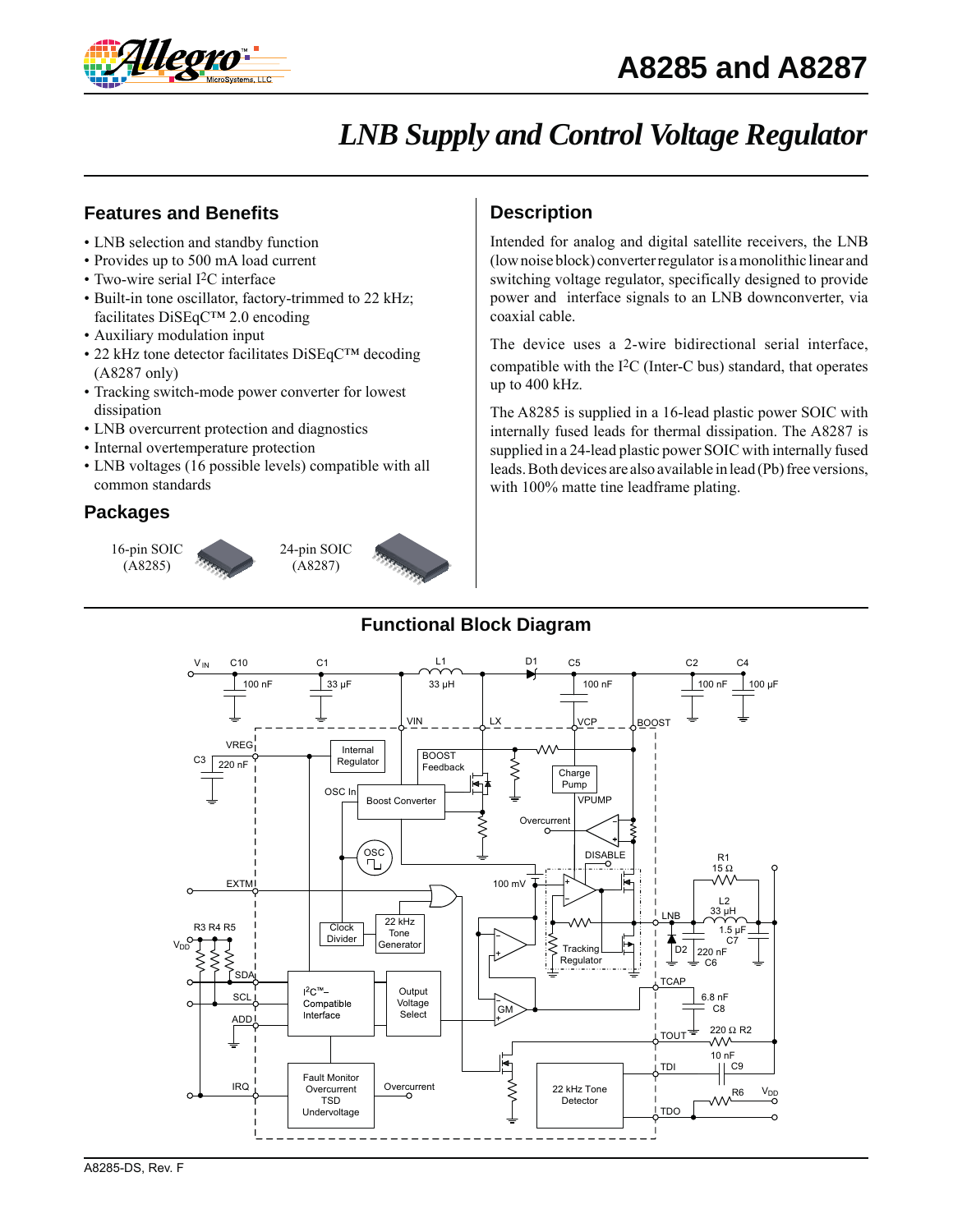#### **Selection Guide**

| <b>Part Number</b> | Pb-free | Package     | <b>Description</b>       |
|--------------------|---------|-------------|--------------------------|
| A8285SLB           |         | 16-pin SOIC | Tone detect not provided |
| A8285SLB-T         | Yes     | 16-pin SOIC | Tone detect not provided |
| <b>A8287SLB</b>    |         | 24-pin SOIC | All features             |
| A8287SLB-T         | Yes     | 24-pin SOIC | All features             |



#### **Absolute Maximum Ratings**

| <b>Characteristic</b>        | Symbol           | <b>Notes</b>                                                                                                                                                                                                                   | Rating             | Unit   |
|------------------------------|------------------|--------------------------------------------------------------------------------------------------------------------------------------------------------------------------------------------------------------------------------|--------------------|--------|
| Load Supply Voltage          | $V_{\text{IN}}$  |                                                                                                                                                                                                                                | 16                 | $\vee$ |
| <b>Output Current</b>        | $I_{\text{OUT}}$ | Output current rating may be limited by duty<br>cycle, ambient temperature, and heat sinking.<br>Under any set of conditions, do not exceed the<br>specified current rating or a junction tempera-<br>ture of $+150^{\circ}$ C | Internally Limited |        |
| Output Voltage               |                  | LNB, BOOST                                                                                                                                                                                                                     | $-0.3$ to 28       | $\vee$ |
|                              |                  | <b>TOUT</b>                                                                                                                                                                                                                    | $-0.3$ to 22       | $\vee$ |
| Logic Input                  |                  | <b>EXTM</b>                                                                                                                                                                                                                    | $-0.3$ to 5        | $\vee$ |
|                              |                  | Other                                                                                                                                                                                                                          | $-0.3$ to $7$      | $\vee$ |
| Logic Output                 |                  |                                                                                                                                                                                                                                | $-0.3$ to $7$      | $\vee$ |
| Package Power DIssipation    |                  | See power dissipation information in the Application<br>Information section                                                                                                                                                    |                    |        |
| <b>Operating Temperature</b> |                  |                                                                                                                                                                                                                                |                    |        |
| Ambient                      | $T_A$            |                                                                                                                                                                                                                                | $-20$ to 85        | °C     |
| Junction                     | $T_{\rm J}$      |                                                                                                                                                                                                                                | $-20$ to 150       | °C     |
| Storage                      | $T_S$            |                                                                                                                                                                                                                                | $-55$ to 150       | °C     |

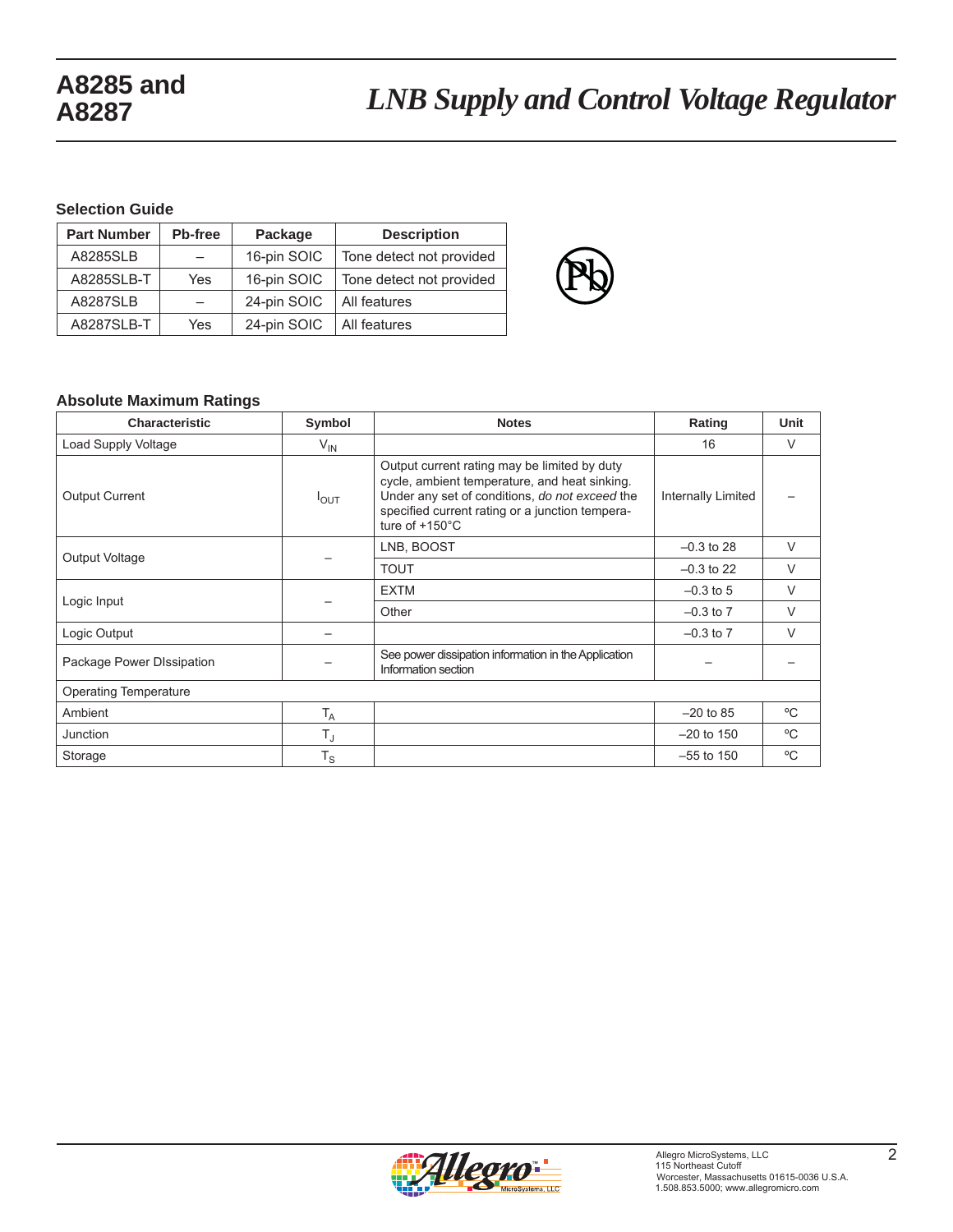Tone detector and leads TDI and TDO are not provided in 16-pin package (A8285).

| ID                                                | Characteristics                                                  | Suggested Manufacturer                                |
|---------------------------------------------------|------------------------------------------------------------------|-------------------------------------------------------|
| C <sub>1</sub>                                    | 33 μF, 25 V, esr < 200 mΩ, I <sub>ripple</sub> > 350 mA          | Nichicon, part number UHC1E330MET                     |
| C <sub>2</sub> , C <sub>5</sub> , C <sub>10</sub> | 100 nF, 50 V, X5R or X7R                                         |                                                       |
| C <sub>4</sub>                                    | 100 µF, 35 V, esr < 75 m $\Omega$ , $I_{\text{ripole}}$ > 800 mA | Nichicon, part number UHC1V101MPT                     |
| C3, C6                                            | 220 nF, 50 V, X5R or X7R                                         |                                                       |
| C7                                                | 1.5 µF, 50 V, X5R or X7R                                         |                                                       |
| C <sub>8</sub>                                    | 6.8 nF, 50 V; Y5V, X5R, or X7R                                   |                                                       |
| C <sub>9</sub>                                    | 10 nF (maximum), 50 V, Y5V, X5R, or X7R                          |                                                       |
| R1                                                | 15 $\Omega$ , 1%, 1/8 W                                          |                                                       |
| R <sub>2</sub>                                    | 220 $\Omega$ , 1%, 1/2 W                                         |                                                       |
| <b>R3-R6</b>                                      | Value determined by $V_{DD}$ , bus capacitance. etc.             |                                                       |
| L1                                                | 33 µH, $I_{DC}$ > 1.3 A                                          | TDK, part number TSL0808-330K1R4                      |
| L2                                                | 33 µH, $I_{DC}$ > 0.5 A                                          | TDK, part number TSL0808-330K1R4                      |
| D <sub>1</sub>                                    | 1 A, 35 V or 40 V, Schottky diode                                | Various, part number 1N5819; Sanken, part number AW04 |
| D <sub>2</sub>                                    | 1 A, 100 V, 1N4002                                               |                                                       |

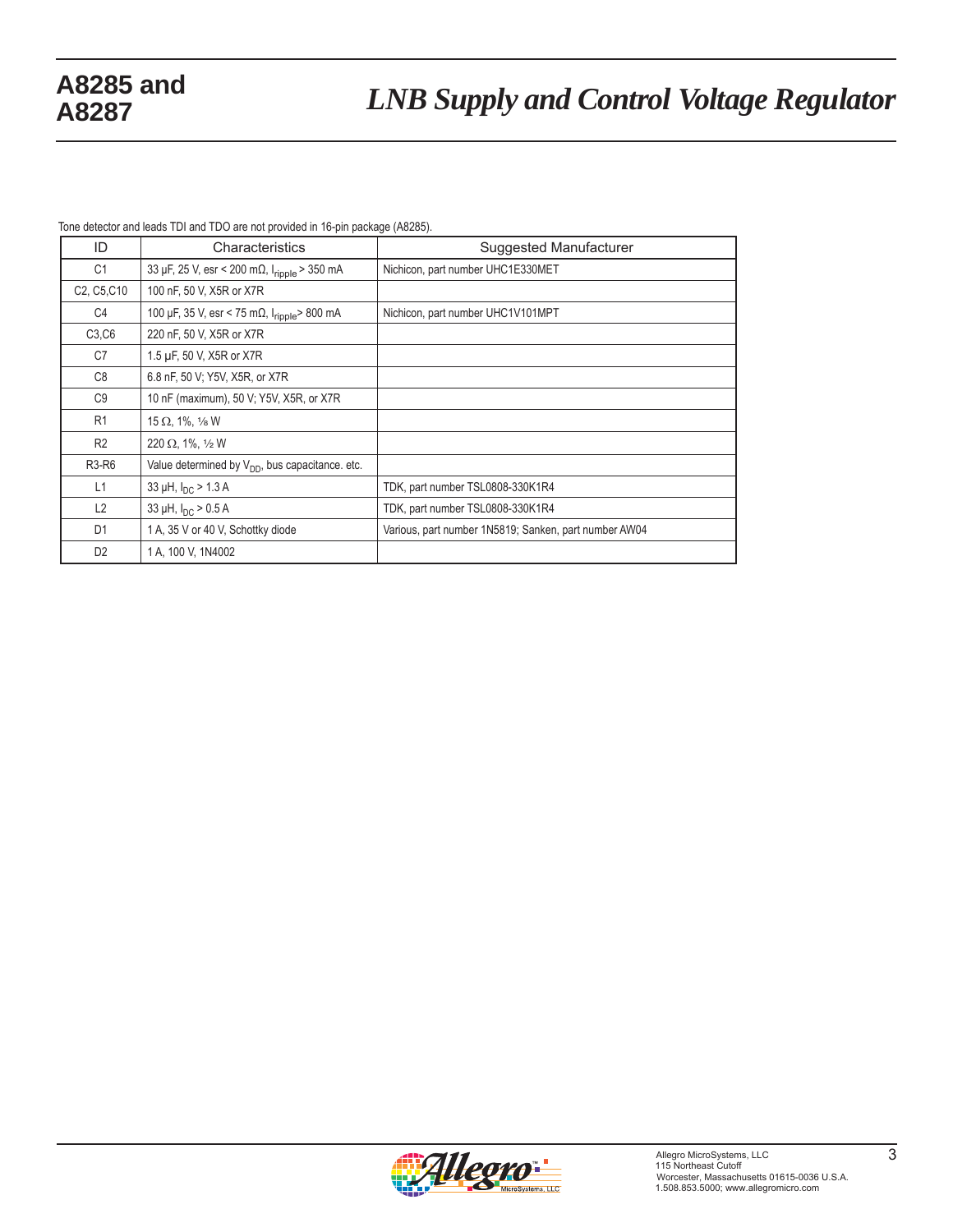# **ELECTRICAL CHARACTERISTICS** at  $T_A = +25^\circ C$ ,  $V_{IN} = 10$  to 16 V (unless otherwise noted)

| <b>Characteristics</b>                          | <b>Symbol</b>                     | <b>Test Conditions</b>                                                                   | Min.                     | Typ.                     | Max.              | <b>Units</b>       |
|-------------------------------------------------|-----------------------------------|------------------------------------------------------------------------------------------|--------------------------|--------------------------|-------------------|--------------------|
| Set-point Accuracy, load and line<br>regulation | $V_{O1}$                          | Relative to target voltage selected, with:<br>$I_{LOAD}$ = 0 to 500 mA                   | $-4.5$                   | $\mathbf{0}$             | 4.5               | $\%$               |
|                                                 | $I_{\rm CC}$                      | ENB = Low, LNB output disabled                                                           | $\qquad \qquad -$        | $\overline{\phantom{0}}$ | $\overline{7}$    | mA                 |
| <b>Supply Current</b>                           | $I_{CCEN}$                        | ENB = High, LNB output enabled, $I_{I OAD}$ = 0mA                                        | $\overline{\phantom{0}}$ |                          | 15                | mA                 |
| <b>Boost Switch-On Resistance</b>               | $ R_{\rm DSBOOST}$                | $T_J = 25 °C$ , $I_{LOAD} = 500 mA$                                                      | $\qquad \qquad -$        | 400                      | 500               | $m\Omega$          |
| <b>Switching Frequency</b>                      | fo                                |                                                                                          | 320                      | 352                      | 384               | kHz                |
| <b>Switch Current Limit</b>                     |                                   | $V_{IN}$ = 12 V                                                                          | 2.0                      | 3                        | 4.0               | A                  |
| Linear Regulator Voltage Drop                   | $\Delta\mathsf{V}_{\mathsf{REG}}$ | $V_{\text{BOOST}} - V_{\text{LNB}}$ , no tone signal, $I_{\text{LOAD}} = 500 \text{ mA}$ | 400                      | 600                      | 800               | mV                 |
| Slew Rate Current on TCAP                       | $I_{\text{CAP}}$                  | Charging                                                                                 | $-12.5$                  | $-10$                    | $-7.5$            | μA                 |
|                                                 |                                   | Discharging                                                                              | 7.5                      | 10                       | 12.5              | μA                 |
| Output Voltage Slew Period                      | $t_{\sf slew}$                    | $V_{LNB}$ = 13 to 18 V, TCAP = 6.8 nF, $I_{LOAD}$ = 500<br>mA                            | $\overline{\phantom{m}}$ | 500                      | $\qquad \qquad -$ | μs                 |
| <b>Output Reverse Current</b>                   | $I_{OR}$                          | ENB = Low, $V_{LNB}$ = 28 V with C4 fully charged                                        | $\overline{\phantom{0}}$ | $\mathbf{1}$             | 5                 | mA                 |
| Ripple and Noise on LNB Output                  | $V_{RN}$                          | See notes 1 and 2                                                                        |                          |                          | 50                | $mV_{pp}$          |
| <b>Protection Circuitry</b>                     |                                   |                                                                                          |                          |                          |                   |                    |
| Overcurrent Limit                               | $I_{LIM}$                         | High limit<br>Low limit                                                                  | 550<br>400               | 700<br>500               | 850<br>600        | mA<br>mA           |
| Overcurrent Disable Time                        | $t_{DIS}$                         |                                                                                          | 1.2                      |                          | 1.7               | ms                 |
| V <sub>IN</sub> Undervoltage Threshold          | $UV_{OFF}$                        | Guaranteed turn-off                                                                      | 8.65                     | 9.15                     | 9.65              | V                  |
| V <sub>IN</sub> Turn-On Threshold               | $UV_{ON}$                         | Guaranteed turn-on                                                                       | 8.75                     | 9.25                     | 9.75              | $\vee$             |
| Power-Not-Good Flag Set                         | PNG <sub>set</sub>                |                                                                                          | 77                       | 85                       | 93                | $\%V_{\text{LNB}}$ |
| Power-Not-Good Flag Reset                       | PNG <sub>reset</sub>              |                                                                                          | 82                       | 90                       | 98                | $\%V_{LNB}$        |
| Thermal Shutdown Threshold                      | $T_{\rm J}$                       | See note 1                                                                               | $\overline{\phantom{0}}$ | 165                      |                   | $^{\circ}C$        |
| Thermal Shutdown Hysteresis                     | $\Delta T_{\rm J}$                | See note 1                                                                               |                          | 20                       |                   | $^{\circ}C$        |

*Continued on next page*

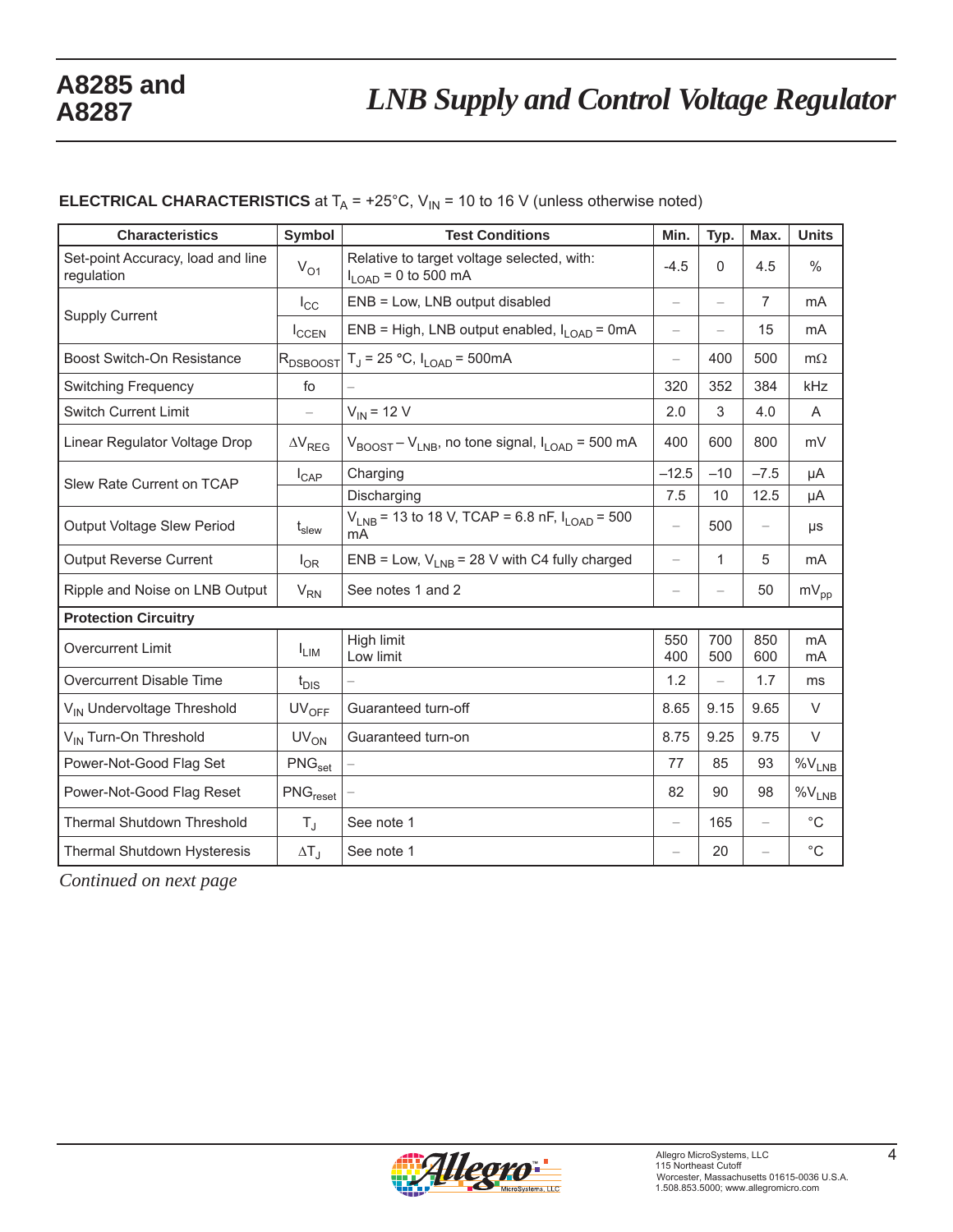# **ELECTRICAL CHARACTERISTICS** (*continued*) at  $T_A$  = +25°C,  $V_{IN}$  = 10 to 16 V (unless otherwise noted)

| <b>Characteristics</b>               | <b>Symbol</b>              | <b>Test Conditions</b>                               | Min.                     | Typ.                     | Max.                     | <b>Units</b>      |  |  |
|--------------------------------------|----------------------------|------------------------------------------------------|--------------------------|--------------------------|--------------------------|-------------------|--|--|
| <b>Tone Characteristics</b>          |                            |                                                      |                          |                          |                          |                   |  |  |
| Tone Frequency                       | $f_{\text{TONE}}$          |                                                      | 20                       | 22                       | 24                       | kHz               |  |  |
| Tone Pull-Down Current               | <b>I</b> TONE              |                                                      | 30                       | 40                       | 50                       | mA                |  |  |
| Tone Turn-On and Turn-Off Delays     | $t_{\text{DEL}}$           | Using EXTM pin                                       |                          |                          | $\mathbf{1}$             | μs                |  |  |
| <b>External Tone Logic Input</b>     | $\mathsf{V}_{\mathsf{IH}}$ |                                                      | 2                        | $\overline{\phantom{0}}$ | $\equiv$                 | V                 |  |  |
|                                      | $V_{IL}$                   |                                                      | $\overline{\phantom{0}}$ | $\overline{\phantom{0}}$ | 0.8                      | $\overline{\vee}$ |  |  |
| Input Leakage                        | I <sub>IL</sub>            |                                                      | $-1$                     | $\qquad \qquad -$        | 1                        | μA                |  |  |
| Tone Detector Input Amplitude        | V <sub>TDI</sub>           | $f_{IN}$ = 22 kHz                                    | 260                      | $\overline{\phantom{0}}$ | 1000                     | mV                |  |  |
| Tone Detector Frequency Capture      | $f_{\text{TDI}}$           | 600 mV <sub>pp</sub> sinewave                        | 17.6                     | $\equiv$                 | 26.4                     | kHz               |  |  |
| Tone Detector Input Impedance        | $Z_{TDI}$                  | See note 1                                           | $\overline{a}$           | 8.6                      |                          | $k\Omega$         |  |  |
| Tone Detector Output Voltage         | $V_{OL}$                   | Tone present, $I_{\text{LOAD}} = 3 \text{ mA}$       | $\overline{\phantom{0}}$ | $\overline{\phantom{0}}$ | 0.4                      | V                 |  |  |
| Tone Detector Output Leakage         | $I_{OL}$                   | Tone absent, $V_{\Omega}$ = 7 V                      | $\overline{\phantom{0}}$ | $\overline{\phantom{0}}$ | 10                       | μA                |  |  |
| <sup>2</sup> C Interface             |                            |                                                      |                          |                          |                          |                   |  |  |
| Logic Input (SDA, SCL) Low Level     | $V_{IL}$                   | $\overline{\phantom{0}}$                             | $\overline{\phantom{0}}$ | $\overline{\phantom{0}}$ | 0.8                      | V                 |  |  |
| Logic Input (SDA, SCL) High Level    | $V_{\text{IH}}$            |                                                      | $\overline{2}$           |                          |                          | V                 |  |  |
| Input Hysteresis                     | $V_{HYS}$                  |                                                      | $\overline{\phantom{0}}$ | 150                      | $\overline{a}$           | mV                |  |  |
| Logic Input Current                  | $I_{IN}$                   | $V_{IN}$ = 0 V to 7 V                                | $-10$                    | $< \pm 1.0$              | 10                       | μA                |  |  |
| Output Voltage (SDA, IRQ)            | $\mathsf{V}_{\mathsf{OL}}$ | $I_{LOAD}$ = 3 mA                                    |                          |                          | 0.4                      | V                 |  |  |
| Output Leakage (SDA, IRQ)            | $I_{OL}$                   | $VO = 0 V to 7 V$                                    | $\overline{\phantom{0}}$ | $\overline{\phantom{0}}$ | 10                       | μA                |  |  |
| <b>SCL Clock Frequency</b>           | $f_{CLK}$                  |                                                      | $\mathbf{0}$             |                          | 400                      | kHz               |  |  |
| Output Fall Time                     | $t_{OF}$                   | $V_{\text{IH}}$ to $V_{\text{IL}}$                   | $\overline{\phantom{0}}$ | $\overline{\phantom{0}}$ | 250                      | ns                |  |  |
| Bus Free Time Between Stop and Start | $t_{\text{BUF}}$           | See I <sup>2</sup> C Interface Timing Diagram        | 1.3                      | $\overline{\phantom{0}}$ | $\equiv$                 | μs                |  |  |
| Hold Time for Start Condition        | $t_{HD:STA}$               | See I <sup>2</sup> C Interface Timing Diagram        | 0.6                      | $\qquad \qquad -$        | $\overline{\phantom{0}}$ | μs                |  |  |
| Setup Time for Start Condition       | $t_{\text{SU:STA}}$        | See I <sup>2</sup> C Interface Timing Diagram        | 0.6                      |                          | $\overline{\phantom{0}}$ | μs                |  |  |
| <b>SCL Low Time</b>                  | $t_{LOW}$                  | See I <sup>2</sup> C Interface Timing Diagram        | 1.3                      |                          | $\overline{\phantom{0}}$ | μs                |  |  |
| <b>SCL High Time</b>                 | $t_{HIGH}$                 | See I <sup>2</sup> C Interface Timing Diagram        | 0.6                      |                          |                          | μs                |  |  |
| Data Setup Time                      | $t_{\text{SU:DAT}}$        | See note1; I <sup>2</sup> C Interface Timing Diagram | 100                      | $\overline{\phantom{0}}$ | $\equiv$                 | ns                |  |  |
| Data Hold Time                       | $t$ HD:DAT                 | See I <sup>2</sup> C Interface Timing Diagram        | 0                        |                          | 900                      | ns                |  |  |
| Setup Time for Stop Condition        | $t_{\text{SU:STO}}$        | See I <sup>2</sup> C Interface Timing Diagram        | 0.6                      |                          | $\equiv$                 | μs                |  |  |

*Continued on next page*

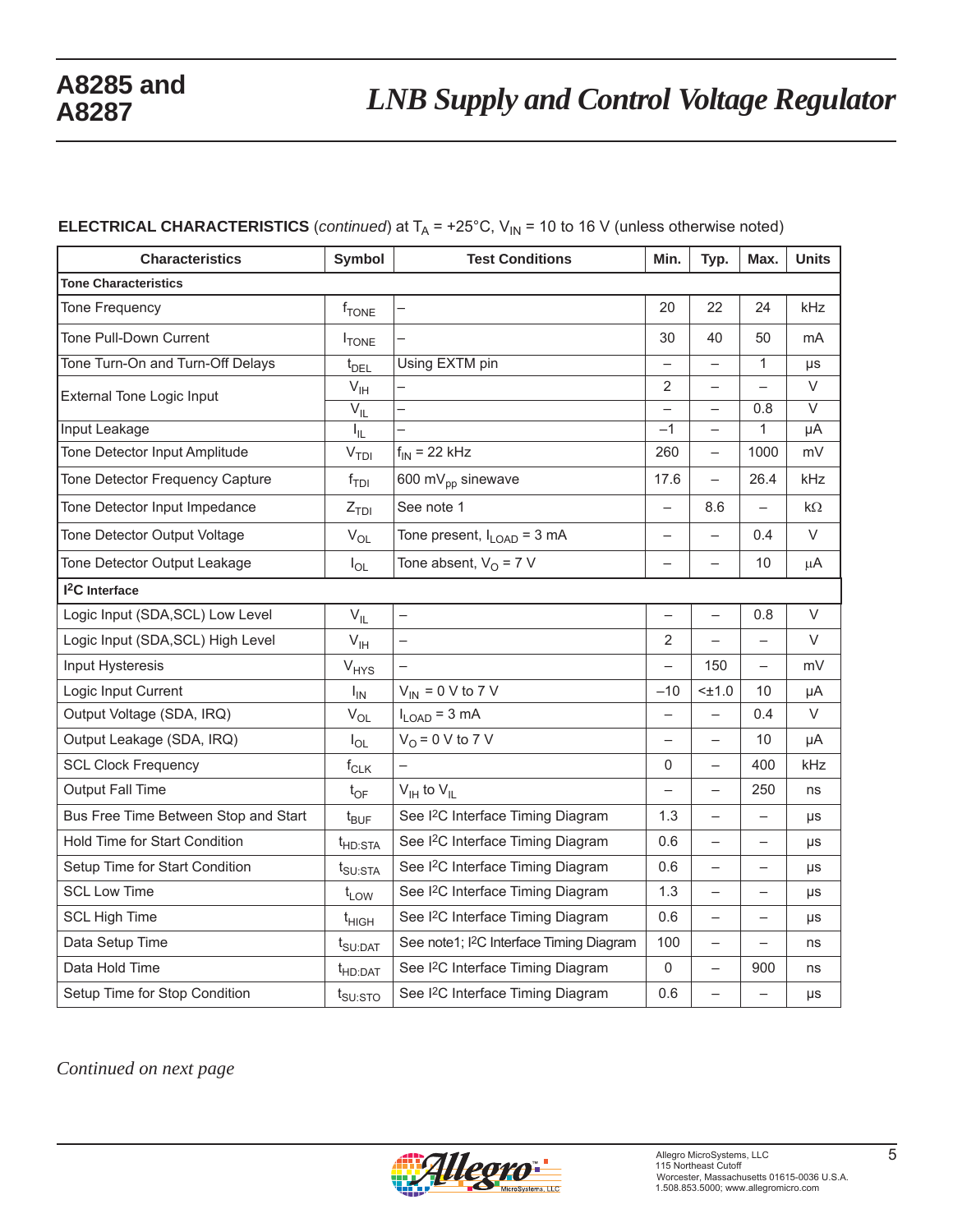# *LNB Supply and Control Voltage Regulator* **A8285 and**

# **ELECTRICAL CHARACTERISTICS** (*continued*) at  $T_A$  = +25°C,  $V_{IN}$  = 10 to 16 V (unless otherwise noted)

| <b>Characteristics</b>                | Symbol               | <b>Test Conditions</b> | Min. | Typ. | Max. | <b>Units</b> |
|---------------------------------------|----------------------|------------------------|------|------|------|--------------|
| <b>I<sup>2</sup>C Address Setting</b> |                      |                        |      |      |      |              |
| ADD Voltage for Address 0001,000      | Address1             | –                      |      |      | 0.7  |              |
| ADD Voltage for Address 0001,001      | Address <sub>2</sub> |                        | 1.3  |      | 1.7  |              |
| ADD Voltage for Address 0001,010      | Address <sub>3</sub> |                        | 2.3  |      | 2.7  |              |
| ADD Voltage for Address 0001,011      | Address4             |                        | 3.3  |      | 5    |              |

<sup>1</sup> Guaranteed by design.

2 Use recommended components and adhere to layout guidelines.



### I2C Interface Timing Diagram

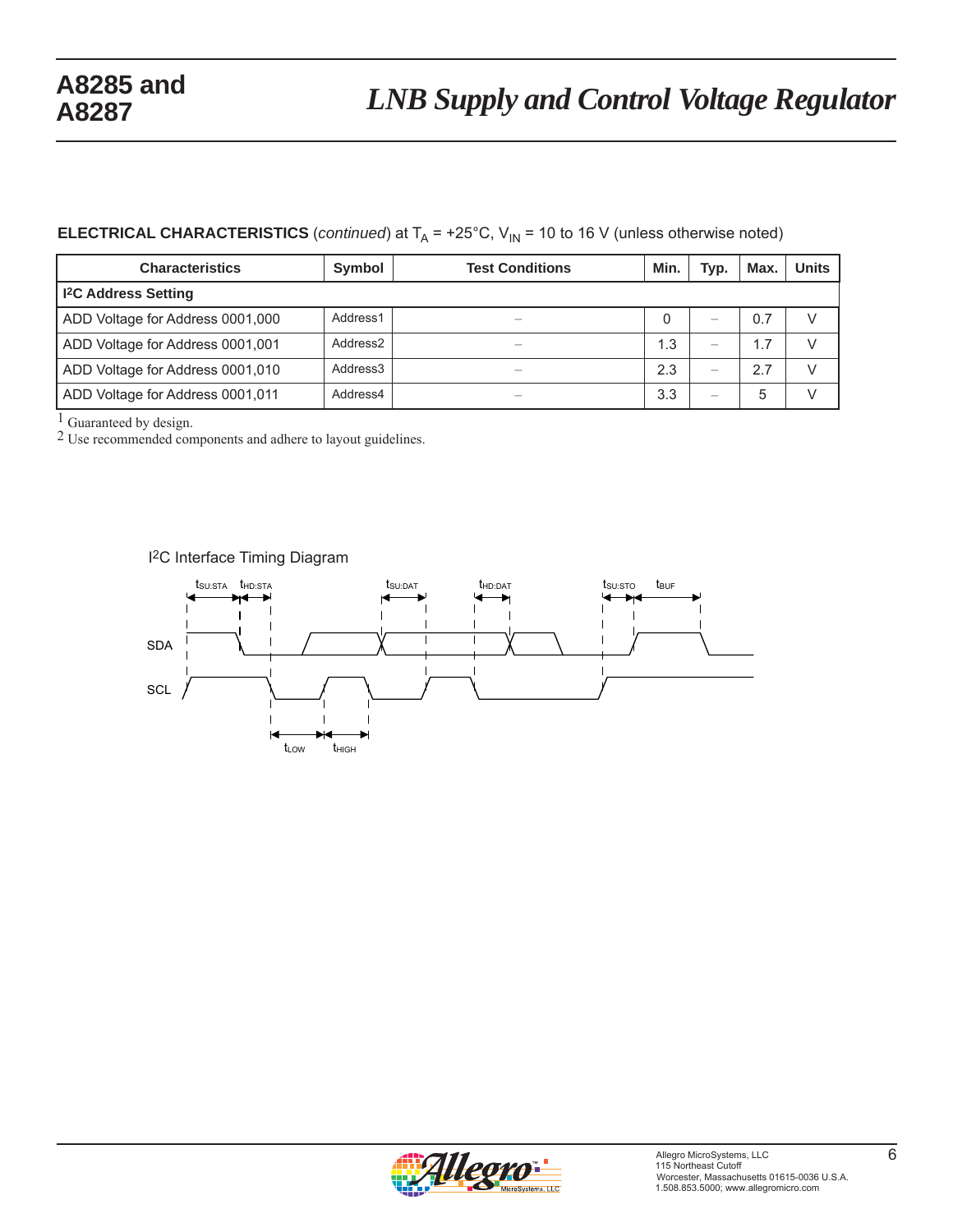# Functional Description

**Boost Converter/Linear Regulator.** A current-mode boost converter provides the tracking regulator a supply voltage that tracks the requested LNB output voltage. The converter operates at 16 times the internal tone

frequency, 352 kHz nominal.

The tracking regulator provides minimum power dissipation across the range of output voltages, assuming the input voltage is less than the output voltage, by adjusting the BOOST pin voltage 600 mV nominal above the LNB output voltage selected. Under conditions where the input voltage is greater than the output voltage, the tracking regulator must drop the differential voltage. When operating in this condition, care must be taken to ensure that the safe operating temperature range of the A8285/A8287 is not exceeded. For additional information, see *Power Dissipation* in the Application Information section.

Note: To conserve power at light loads, the boost converter operates in a pulse-skipping mode.

**Overcurrent Protection.** The A8285/A8287 is protected against both overcurrent and short circuit conditions by limiting the output current to  $I_{\text{LIM}}$ . In the event of an overcurrent, the current limit can be applied indefinitely. Alternatively, if the ODT feature is enabled, and the fault current appears for longer than the disable time  $t_{\text{DIS}}$ , then the device is turned off. The device can be enabled again via the I2C™ interface. If the overcurrent is removed before the disable time has elapsed, the device remains functioning. These settings are made in the Control register and the Status register.

**Charge Pump.** Generates a supply voltage above the internal tracking regulator output to drive the linear regulator control.

**Slew Rate Control.** During either start-up or when the output voltage on the BOOST pin is being changed, the output voltage rise and fall times can be programmed by an external capacitor located on the TCAP pin. Note that during start-up, the BOOST pin is precharged to the input voltage minus a diode drop. As a result, the slew rate control occurs from this point.

The value for TCAP can be calculated using the following formula:

$$
TCAP = (I_{CAP} \times 8) / (\Delta V/s)
$$

where ΔV/s is required slew rate. The smallest value for TCAP is 2.2 nF.

Modulation is unaffected by the choice of TCAP. If limiting LNB output voltage rise and fall times is not required, the TCAP terminal must have a value of at least a 2.2 nF to minimize output noise.

**External Tone Modulation.** To improve design flexibility and to allow implementation of proposed LNB remote control standards, the logic modulation input pin EXTM is provided. The logic signal supplied to this pin creates a  $650 \text{ mV} \pm 250 \text{ mV}$ tone signal on the TOUT pin by controlling a 40 mA current pull-down device through the

DiSEqC™ filter. The shape of the tone waveform depends on the filter components used and the LNB/cable capacitance.

**Tone Detection**. A 22 kHz tone envelope detector is provided in the A8287 solution. The detector extracts the tone signal and provides it as an open-collector signal on the TDO pin. The maximum tone out error is  $\pm 1$  tone cycle, and the maximum tone out delay with respect to the input is  $\pm 1$  tone cycle.

**Control Register.** The main functions of the A8285/A8287 are controlled via the I2C interface by writing to the control register. The power-up states for the control functions are all zero. Control functions include the following:

**• Internal Tone Modulation Enable (ENT)**. When the ENT bit is set to 1, the internal tone generator controls a 40 mA pull-down device, thus creating the tone signal after the DiSEqC™ filter in a way identical to the EXTM scheme. The internal oscillator is factory-trimmed to provide a tone of  $22 \pm 2$ kHz. No further adjustment is required. Burst coding of the 22 kHz tone is accomplished due to the fast response of the serial command and rapid tone response. This allows implementation of the

DiSEqC™ 2.0 protocols.

**• Select Output Voltage Amplitude** (VSEL0, VSEL1, VSEL2,

VSEL3). The LNB output voltage can be programmed to a particular voltage according to the Output Voltage Amplitude Selection table shown on the following page.

**• Enable (ENB)**. When set to 1, the LNB output is enabled. When reset to 0, the LNB output is disabled.

• Overcurrent Limit (I<sub>LIM</sub>). Selects the output overcurrent limit. When set to 0, the limit is 500 mA. When set to 1, the limit is 700 mA.

**• Overcurrent Disable Time (ODT)**. When set to 1, in the event of an overcurrent occuring for a duration exceeding the disable time, the device is turned off. When set to 0,

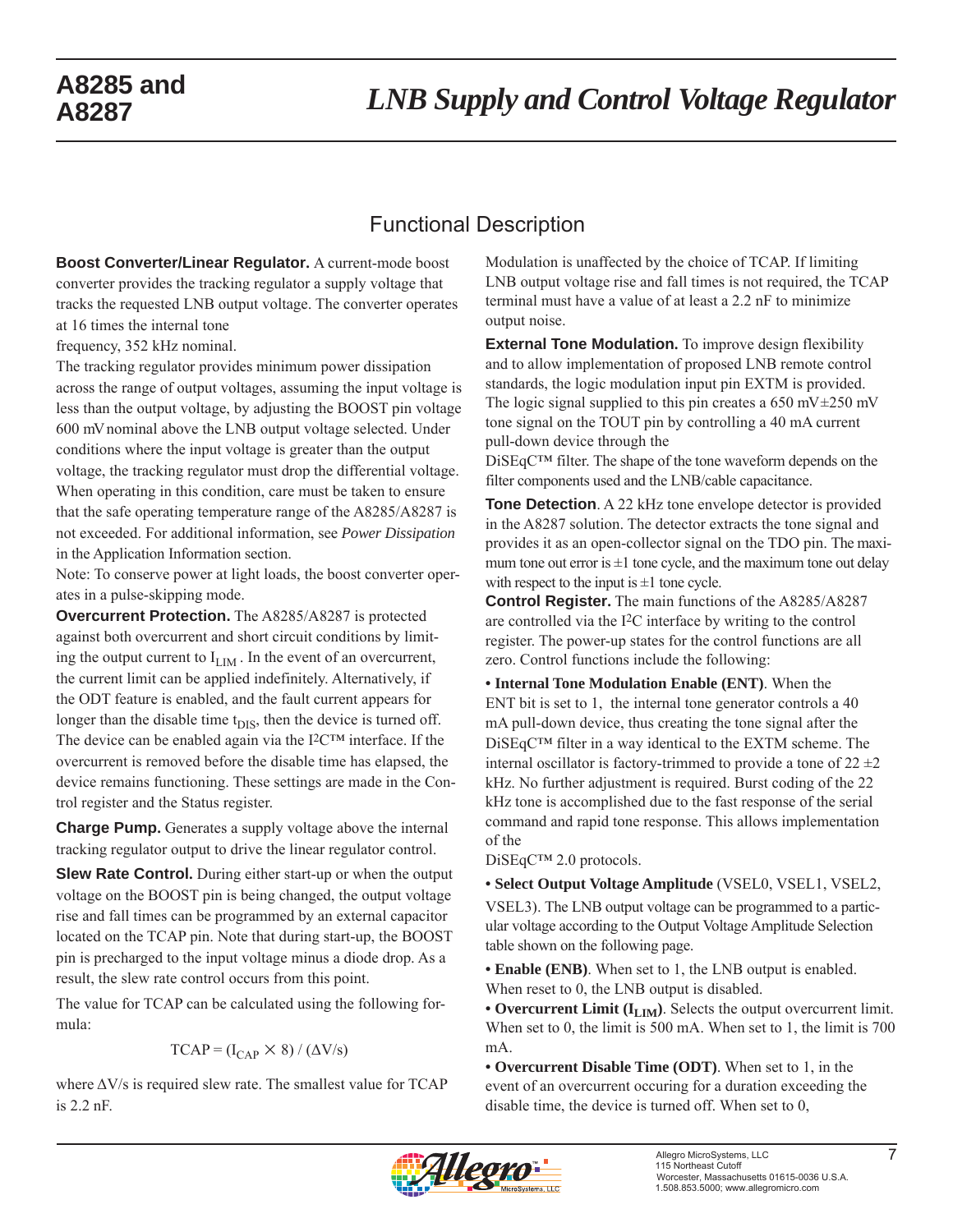this feature is disabled and the device is not turned off during an overcurrent.

**Status Register.** The status of the A8285/A8287 read register can be interrogated by the system master controller via the I2C™–compatible interface. Status functions include the following:

**• Power Not Good (PNG)**. When the LNB output is enabled, and the LNB output is below 85% of the programmed LNB voltage, the PNG bit is set.

**• Disable (DIS).** Provides the status of the LNB output. When set, this indicates that the output is disabled, either intentionally or by a fault.

**• Thermal Shutdown (TSD)**. When the junction temperature exceeds the maximum threshold, the thermal shutdown bit is set, which disables the LNB output. DIS also is set.

**• Overcurrent (OCP)**. This disables LNB output when an overcurrent appears on the LNB output for a period greater than the ODT (ODT must be enabled for this feature to take effect). In addition, the DIS bit is set. Note: If an overcurrent occurs and ODT is disabled, the A8285/A8287 will operate in current limit indefininitely and the OCP bit will not be set.

| VSEL3          | <b>VSEL2</b> | VSEL1          | <b>VSEL0</b> | LNB (V) |
|----------------|--------------|----------------|--------------|---------|
| 0              | 0            | 0              | 0            | 12.709  |
| 0              | 0            | 0              | 1            | 13.042  |
| 0              | 0            | $\overline{1}$ | 0            | 13.375  |
| 0              | 0            | 1              | 1            | 13.709  |
| 0              | 1            | 0              | 0            | 14.042  |
| 0              | 1            | 0              | 1            | 14.375  |
| 0              | 1            | $\overline{1}$ | 0            | 14.709  |
| 0              | 1            | $\overline{1}$ | 1            | 15.042  |
| 1              | 0            | 0              | 0            | 18.042  |
| 1              | 0            | 0              | 1            | 18.375  |
| 1              | 0            | 1              | 0            | 18.709  |
| 1              | 0            | $\overline{1}$ | 1            | 19.042  |
| 1              | 1            | 0              | 0            | 19.375  |
| 1              | 1            | 0              | 1            | 19.709  |
| $\overline{1}$ | 1            | $\overline{1}$ | 0            | 20.042  |
| 1              | 1            | 1              | 1            | 20.375  |

#### Output Voltage Amplitude Selection Table

• **Undervoltage Lockout (VUV)**. When the input voltage  $(V_{\text{IN}})$ drops below the undervoltage threshold, the undervoltage bit VUV is set, disabling the output.

When  $V_{\text{IN}}$  is initially applied to the A8285/A8285, the VUV bit is set, indicating that an undervoltage condition has occurred.

**IRQ Flag.** The IRQ flag is activated when any fault condition occurs, including: thermal shutdown, overcurrent, undervoltage, or the occurrence of a power-up sequence. Note that the IRQ flag is not activated when either (a) the channel is disabled (DIS), as it may have been disabled intentionally by the master controller, or (b) if PNG is active, as the A8285/A8287 may be starting up. Fault conditions are stored in the status registers. Also note that the IRQ flag will not activate when an overcurrent occurs and ODT is disabled. In this condition, the device operates within  $I_{LIM}$ .

When the IRQ flag is activated during either of the above fault conditions, and the system master controller addresses the A8285/A8287 with the read/write bit set to 1, then the IRQ flag is reset once the A8285/A8287 acknowledges the address. When the master controller reads the data and is acknowledged, the status registers are updated. If the fault is removed, the A8285/ A8287 is again ready for operation (being re-enabled via a write command). Otherwise, the controller can keep polling the A8285/ A8287 until the fault is removed.

When  $V_{IN}$ , is initially applied to the A8285/A8285, the I<sup>2</sup>C<sup>TM</sup>– compatible interface will not function until the internal logic supply  $V_{REG}$  has reached its operating level. Once  $V_{REG}$  is within tolerance, the VUV bit in the status register is set and the IRQ is activated to inform the master controller of this condition. (The IRQ is effectively acting as a power-up flag.) The IRQ is reset when the A8285/A8287 acknowledges the address. Once the master has read the status registers, the VUV bit is reset. The device is then ready for operation.

**I2C™–Compatible Interface.** This is a serial interface that uses two bus lines, SCL and SDA, to access the internal Control and Status registers of the A8285/A8287. Data is exchanged between a microcontroller (master) and the A8285/A8287 (slave). The clock input to SCL is generated by the master, while SDA functions as either an input or an open drain output, depending on the direction of the data.

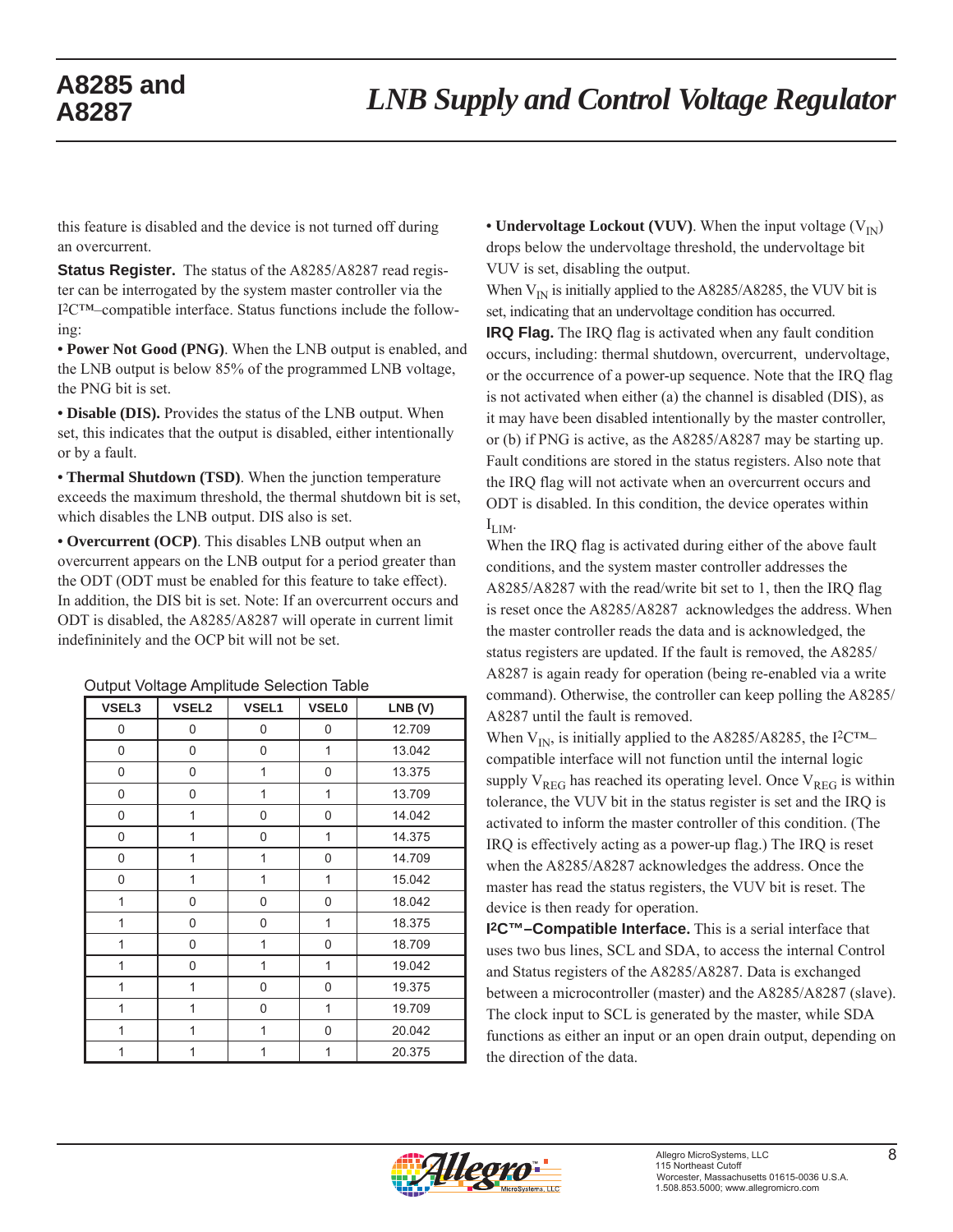# *LNB Supply and Control Voltage Regulator* **A8285 and**

# Application Information

#### **Timing Considerations**

The control sequence of the communication through the I2C™- Compatible interface is composed of several steps in sequence:

- 1. **Start Condition**. Defined by a negative edge on the SDA line, while SCL is high.
- 2. **Address Cycle**. 7 bits of address, plus 1 bit to indicate read (1) or write (0), and an acknowledge bit. The first five bits of the address are fixed as: *00010*. The four optional addresses, defined by the remaining two bits, are selected by the ADD input. The address is transmitted MSB first.
- 3. **Data Cycles**. 8 bits of data followed by an acknowledge bit. Multiple data bytes can be read. Data is transmitted MSB first.
- 4. **Stop Condition**. Defined by a positive edge on the SDA line, while SCL is high.

Except to indicate a Start or Stop condition, SDA must be stable while the clock is high. SDA can only be changed while SCL is low. It is possible for the Start or Stop condition to occur at any

time during a data transfer. The A8285/A8287 always responds by resetting the data transfer sequence.

The Read/Write bit is used to determine the data transfer direction. If the Read/Write bit is high, the master reads one or more bytes from the A8285/A8287. If the Read/Write bit is low, the master writes one byte to the A8285/A8287. Note that multiple writes are not permitted. All write operations must be preceded with the address.

The Acknowledge bit has two functions. It is used by the master to determine if the slave device is responding to its address and data, and it is used by the slave when the master is reading data back from the slave. When the A8285/A8287 decodes the 7-bit address field as a valid address, it responds by pulling SDA low during the ninth clock cycle.

During a data write from the master, the A8285/A8287 also pulls SDA low during the clock cycle that follows the data byte, in order to indicate that the data has been successfully received. In both cases, the master device must release the







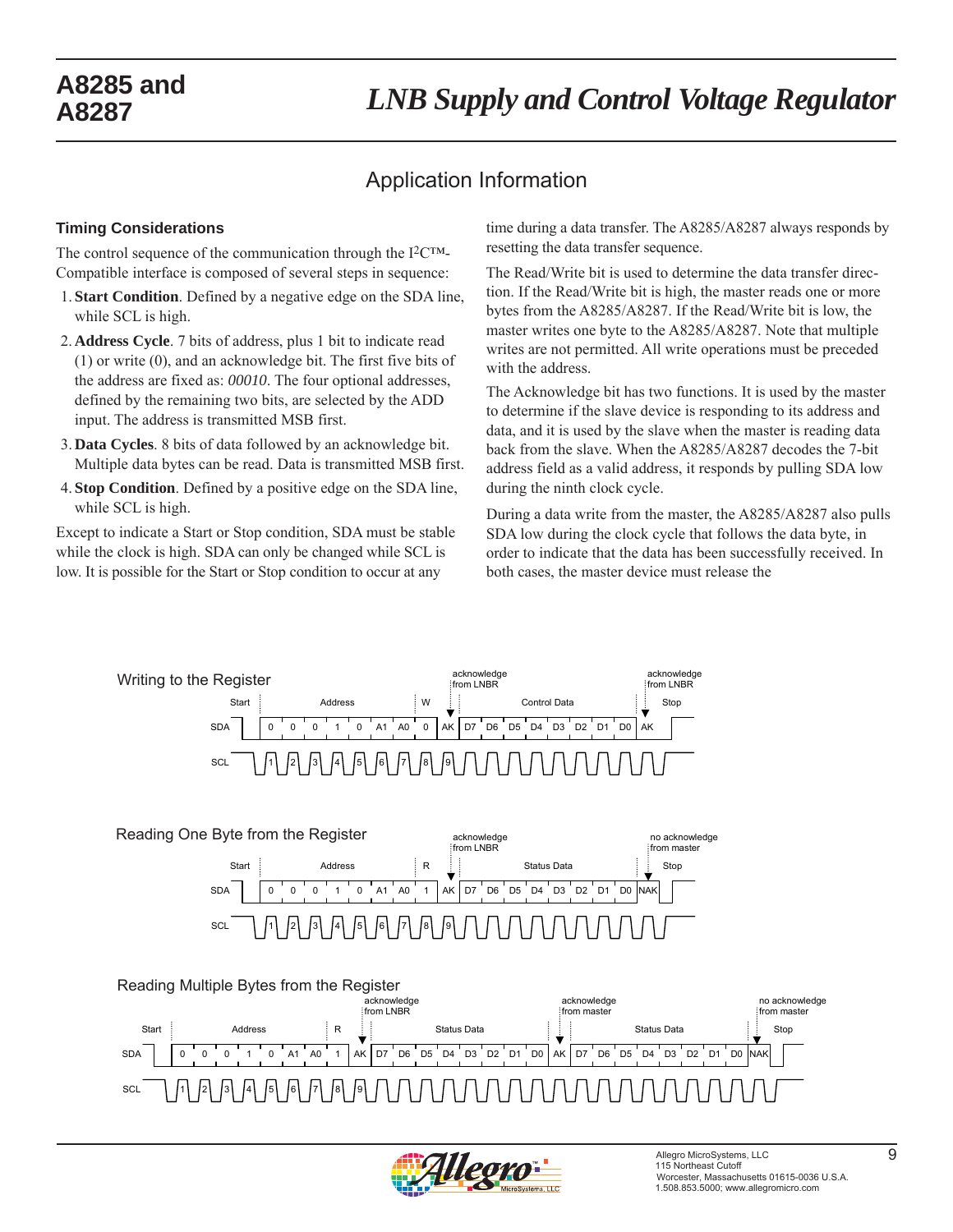SDA line before the ninth clock cycle, in order to allow this handshaking to occur.

During a data read, the A8285/A8287 acknowledges the address in the same way as in the data write sequence, and then retains control of the SDA line and send the data to the master. On completion of the eight data bits, the A8285/A8287 releases the SDA line before the ninth clock cycle, in order to allow the master to acknowledge the data. If the master holds the SDA line low during this Acknowledge bit, the A8285/A8287 responds by sending another data byte to the master. Data bytes continue to be sent to the master until the master releases the SDA line during the Acknowledge bit. When this is detected, the A8285/A8287 stops sending data and waits for a stop signal.

**Interrupt Request.** The A8285/A8287 also provides an interrupt request pin IRQ, which is an open-drain, active-low output. This output may be connected to a common IRQ line with a suitable external pull-up and can be used with other I2C devices to request attention from the master controller. The IRQ output becomes active when either the A8285/A8287 first recognizes a fault condition, or at power-on when the main supply  $V_{IN}$  and the internal logic supply  $V_{REG}$  reach the correct operating conditions. It is only reset to inactive when the I2C master addresses the A8285/A8287 with the Read/Write bit set (causing a read). Fault conditions are indicated by the TSD, VUV, and OCP bits in the status register (see description of OCP for conditions of use). The DIS and PNG bits do not cause an interrupt. When the master recognizes an interrupt, it addresses all slaves connected to the interrupt line in sequence, and then reads the status register to determine which device is requesting attention. The A8285/ A8287 latches all conditions in the status register until the completion of the data read.

 The action at the resampling point is further defined in the description for each of the status bits. The bits in the status register are defined such that the all-zero condition indicates that the A8285/A8287 is fully active with no fault conditions. When  $V_{IN}$  is initially applied, the I<sup>2</sup>C interface does not respond to any requests until the internal logic supply  $V_{REG}$  has reached its operating level. Once  $V_{REG}$  has reached this point, the IRQ output goes active, and the VUV bit is set. After the A8285/ A8287 acknowledges the address, the IRQ flag is reset. Once the master reads the status registers, the registers are updated with the VUV reset.

**Control Register (Write Register).** All main functions of the A8285/A8287 are controlled through the I2C interface via the 8-bit Control register. This register allows selection of the output voltage and current limit, enabling and disabling the LNB output, and switching the 22 kHz tone on and off. The power-up state is 0 for all of the control functions.

**Bit 0 (VSEL0), Bit 1 (VSEL1), and Bit 2 (VSEL2)**. These provide incremental control over the voltage on the LNB output. The available voltages provide the necessary levels for all the common standards plus the ability to add line compensation in increments of 333 mV. The voltage levels are defined in the Output Voltage Amplitude Selection table.

**Bit 3 (VSEL3)**. Switches between the low-level and high-level output voltages on the LNB output. A value of 0 selects the low level voltage and a value of 1 selects the high level. The lowlevel center voltage is 12.709 V nominal, and the high level is 18.042 V nominal. These may be increased, in increments of 333 mV, by using the VSEL2, VSEL1, and VSEL0 control register bits.

**Bit 4 (ODT)**. When set to 1, enables the ODT feature (disables the A8285/A8287 if the overcurrent disable time is exceeded during an overcurrent condition on the output). When set to 0, the ODT feature is disabled.



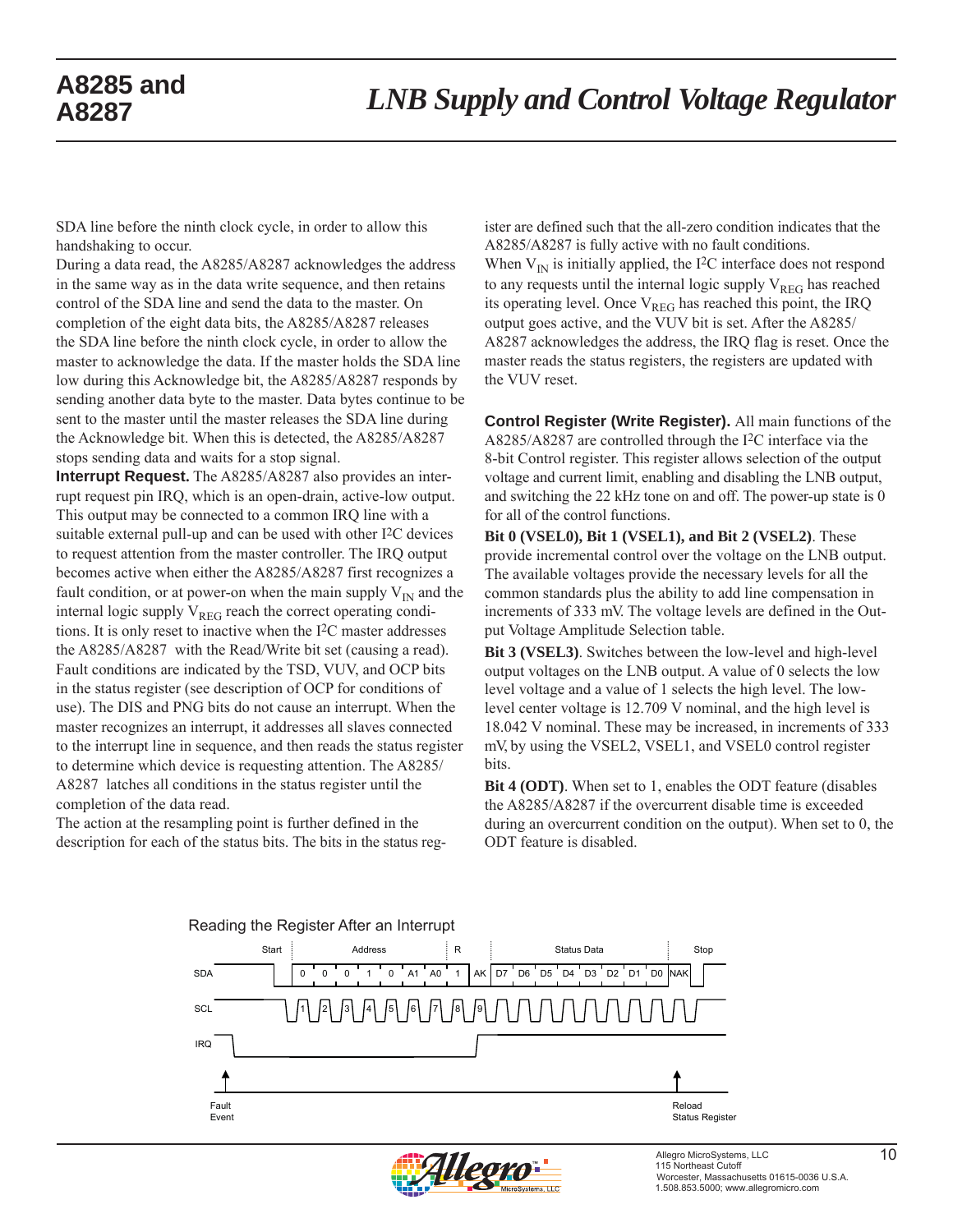**Bit 5 (ENB)**. When set to 1, enables the LNB output. When set to 0, the LNB output is disabled.

**Bit 6 (** $I_{LIM}$ **)**. Selects the  $I_{LIM}$  level. When set to 0, the lower limit (typically 500 mA) is selected. When set to 1, the higher limit (typically 700 mA), is selected.

**Bit 7 (ENT)**. When set to 1, enables modulation of the LNB output with the the internal 22 kHz tone. Since the I2C interface is compatible with the 400 kHz transfer speed, this bit may be used to encode DiSEqC™ 2.0 tone bursts for communication with the LNB or switcher at the far end of the coaxial cable.

**Status Register (I2C Read Register)**. The main fault conditions: overcurrent, undervoltage, and overtemperature, are all indicated by setting the relevant bit in the Status register. In all fault cases, once the bit is set it is not reset until the A8285/ A8287 is read by the I2C master. The current status of the LNB output is also indicated by DIS. DIS and PNG are the only bits that may be reset without an I2C read sequence. The normal sequence of the master in a fault condition is to detect the fault by reading the Status register, then rereading the Status register until the status bit is reset, indicating the fault condition has been reset. The fault may be detected by: continuously polling, responding to an interrupt request (IRQ), or detecting a fault condition externally and performing a diagnostic poll of all slave devices. Note that the fully operational condition of the Status register is all 0s. This simplifies checking of the status byte.

| <b>Bit</b> | <b>Name</b>       | <b>Function</b>                                        |
|------------|-------------------|--------------------------------------------------------|
| 0          | <b>VSEL0</b>      |                                                        |
| 1          | VSEL1             | See Output Voltage Amplitude<br><b>Selection Table</b> |
| 2          | VSEL <sub>2</sub> |                                                        |
| 3          | VSEL3             | $0: LNBx = Low range$                                  |
|            |                   | 1: $LNBx = High range$                                 |
| 4          | ODT               | 0: Overcurrent disable time off                        |
|            |                   | 1: Overcurrent disable time on                         |
| 5          | <b>FNB</b>        | 0: Disable LNB Output                                  |
|            |                   | 1: Enable LNB Output                                   |
| 6          | <b>ILIM</b>       | $0:$ Overcurrent Limit = 500mA                         |
|            |                   | 1: Overcurrent Limit = 700mA                           |
| 7          | <b>ENT</b>        | 0: Disable Tone                                        |
|            |                   | 1: Enable 22KHz internal tone                          |

#### **Control (Write) Register Table**

**Bit 0 (TSD)**. A 1 indicates that the A8285/A8287 has detected an overtemperature condition and has disabled the LNB output. DIS is set and the A8285/A8287 does not re-enable the output until so instructed by writing the relevant bit into the Control register. The status of the overtemperature condition is sampled on the rising edge of the ninth clock pulse in the data read sequence. If the condition is no longer present, then the TSD bit is reset, allowing the master to re-enable the LNB output if required. If the condition is still present, then the TSD bit remains at 1.

**Bit 1 (OCP) Overcurrent**. If the A8285/A8287 detects an overcurrent condition for greater than the detection time, and if ODT is enabled, the LNB output is then disabled. Also, the OCP bit is set to indicate that an overcurrent has occurred, and the DIS bit is set. The Status register is updated on the rising edge of the ninth clock pulse. The OCP bit is reset in all cases, allowing the master to re-enable the LNB output. If the overcurrent timer is not enabled, the A8285/A8287 operates in current limit indefinitely, and the OCP bit is not set.

**Bit 2 and 3.** Reserved.

**Bit 4 (PNG) Power Not Good**. Set to 1 when the LNB output is enabled and the LNB output volts are below 85% of the programmed LNB voltage. The PNG is reset when the LNB volts are within 90% of the programmed LNB voltage.

**Bit 5 (DIS) LNB output disabled**. DIS is used to indicate the current condition of the LNB output. At power-on, or if a fault condition occurs, the disable bit is set. Having this bit change to 1 does not cause the IRQ to activate because the LNB output may be disabled intentionally by the I2C master. This bit also is reset at the end of a write sequence, if the LNB output is enabled. **Bit 6.** Reserved.

**Bit 7 (VUV) Undervoltage lockout.** Set to 1 to indicate that the A8285/A8287 has detected that the input supply  $V_{IN}$  is, or has been, below the minimum level and that an undervoltage lockout has occurred, which has disabled the LNB output. Bit 5 also is set, and the A8285/A8287 does not re-enable the output until so instructed (by having the relevant bit written into the Control register). The status of the undervoltage condition is sampled on the rising edge of the ninth clock pulse in the data read sequence. If the condition is no longer present, the VUV bit is reset, allowing the master to re-enable the LNB output if required. If the condition is still present, the VUV bit remains set to 1.

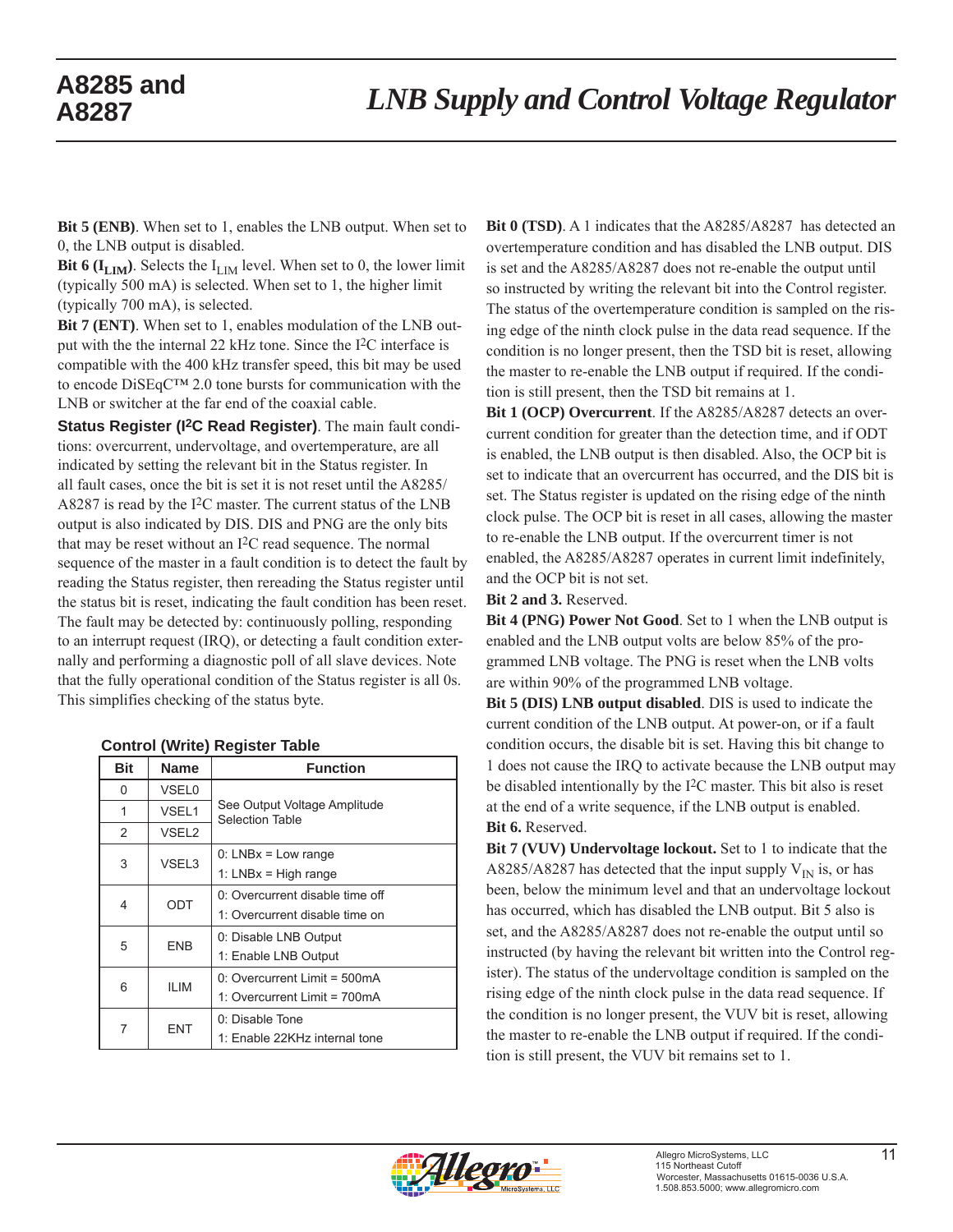#### **Power Dissipation**

To ensure that the device operates within the safe operating temperature range, several checks should be performed. An approximate operating junction temperature can be determined by estimating the power losses and the thermal impedance characteristics of the printed circuit board solution. To do so, perform the following procedure:

**1.** Estimate the maximum ambient temperature  $(T_A)$ .

**2.** Define the maximum running junction temperature  $(T<sub>I</sub>)$ of A8285/A8287. Note that the absolute maximum junction temperature should never exceed 150ºC.

**3.** Determine worst case power dissipation:

**(a)** Estimate the duty cycle D:

$$
D = 1 - [V_{IN} / (V_{OUT} + V_D + \Delta V_{REG})]
$$

where:

 $V<sub>D</sub>$  is the voltage drop of the boost diode, and

 $\Delta V_{REG}$  can be taken from the specification table.

**(b)** Estimate the peak current in boost stage  $I_{PK}$ :

 $I_{PK} = V_{OUT} \times [I_{LOAD}/(0.89 \times V_{IN})]$ 

(c) Estimate boost  $R_{DS}$  ( $R_{DSBOOST}$ ) at maximum running junction temperature.  $R_{DSBOOST}$  is a function of junction temperature

Status (Read) Register Table

| <b>Bit</b>     | <b>Name</b> | <b>Function</b>              |
|----------------|-------------|------------------------------|
| 0              | <b>TSD</b>  | <b>Thermal Shutdown</b>      |
|                | <b>OCP</b>  | Overcurrent                  |
| $\overline{2}$ |             | Reserved                     |
| 3              |             | Reserved                     |
|                | <b>PNG</b>  | Power Not Good               |
| 5              | <b>DIS</b>  | LNB output disabled          |
| 6              |             | Reserved                     |
|                | VUV         | V <sub>IN</sub> Undervoltage |

and it rises by 2.7 m $\Omega$ /°C with respect to the specified figure,  $R_{\text{DSBOOST}(25^{\circ}C)}$ , when T<sub>j</sub> equals 25<sup>o</sup>C.

Actual  $R_{DSBOOST} = R_{DSBOOST(25°C)} + [(T_i - 25) \times 2.7 \text{ m}\Omega]$ 

(d) Determine losses in each block  $P_{TOT}$ ; based on the relative value of  $V_{IN}$ , perform either (i) or (ii):

(i) When  $V_{IN} < V_{OUT} + V_D + \Delta V_{REG}$ . Note that worst case dissipation occurs at minimum input voltage.

$$
P_{TOT} = Pd_R ds + Pd_s w + Pd_{control} + Pd_{lin}
$$

where

$$
Pd\_Rds = \, I^2_{PK} \times R_{DSBOOST} \times D
$$

Pd\_control = 15 mA  $\times$  V<sub>IN</sub>

$$
Pd\_lin = \Delta V_{REG} \times I_{LOAD}
$$

and Pd  $\text{sw}$  (switching losses estimate); worst case = 70 mW. (ii) When  $V_{IN} > V_{OUT} + V_D + \Delta V_{REG}$ . Note that worst case dissipation in this case occurs at maximum input voltage.

$$
P_{TOT} = Pd_{control} + Pd_{lin}
$$

where:

Pd\_control = 15 mA  $\times$  V<sub>IN</sub> Pd  $\text{lin} = (V_{\text{IN}} - V_{\text{D}} - V_{\text{OUT}}) \times I_{\text{LOAD}}$ 

**Step 4.** Determine the thermal impedance required in the solution:

 $R_{OIA} = (T_I - T_A) / P_{TOT}$ 

The  $R_{QJA}$  for one or two layer PCBs can be estimated from the  $R<sub>OIA</sub>$  vs. Area charts on the following page.

Note: For maximum effectiveness, the PCB area underneath the IC should be filled copper and connected to pins 4 and 13 for A8285, and pins 6, 7, 18, and 19 for A8287. Where a PCB with two or more layers is used, apply thermal vias, placing them adjacent to each of the above pins, and underneath the IC.

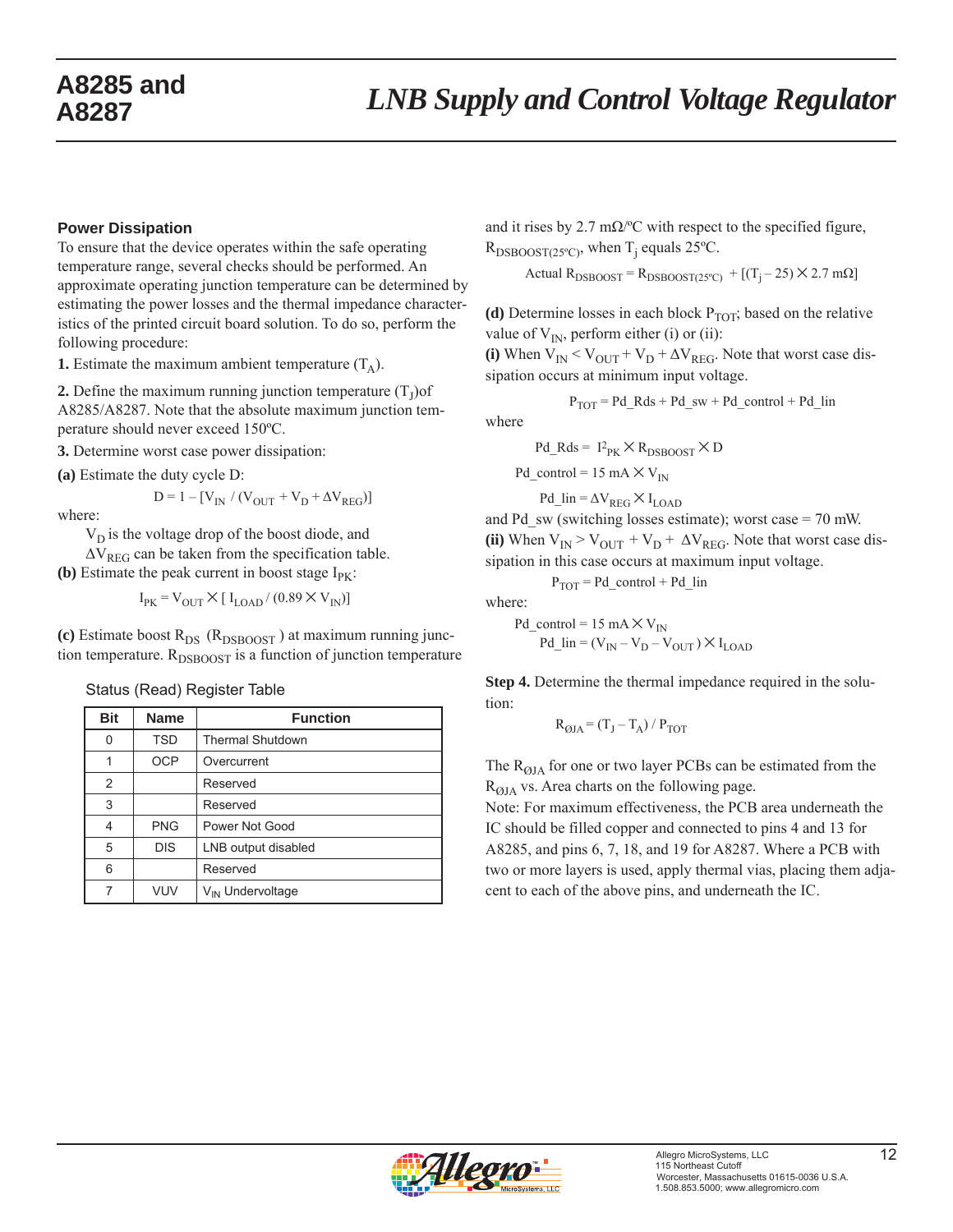#### **Example.**

Given:  $V_{IN}$  = 12 V  $V_{\text{OUT}}$  = 18 V  $I_{\text{LOAD}}$  = 500 mA Two-layer PCB. Maximum ambient temperature =  $70 °C$ , Maximum allowed junction temperature= 110 °C Assume:  $V_D$ = 0.4 V and select  $\Delta V_{REG}$ = 0.7 V  $D = 1 - (12 / (18 + 0.4 + 0.7) = 0.37$ 

 $I_{PK} = 18 \times 0.5 / (0.89 \times 12) = 843$  mA

 $R_{DSBOOST} = 0.5 + (110 - 25) \times 2.7$  mΩ= 730 mΩ

Worst case losses can now be estimated:

Pd Rds =  $0.843^2 \times 0.73 \times 0.37 = 192$  mW

$$
Pd \, \text{sw} = 70 \, \text{mW}
$$

Pd\_control = 15 mA  $\times$  V<sub>IN</sub> = 180 mW

$$
Pd_{\text{min}} = 0.7 \times 0.5 = 350 \text{ mW}
$$

#### and therefore

 $P_{TOT} = 0.192 + 0.07 + 0.18 + 0.35 = 0.792$  W The thermal resistance required is:

 $(110 - 70) / 0.792 = 50.5$ °C/W

Note: For the case of the A8287, the area of copper required on each layer is approximately 1.2 in2.

#### **Layout Considerations**

Recommended placement of critical components and tracking for the A8287 is shown in the PCB Layout digagram on the following page. It is recommended that the ground plane be separated into two areas, referred to as *switcher* and *control,* on each layer using a ground plane. With respect to the input connections, VIN and 0V, the two ground plane areas are isolated as shown by the dotted line and the ground plane areas are connected together at pins 6, 7, 18, and 19. This configuration minimizes the effects of the noise produced by the switcher on the noise-sensitive sections of the circuit.

Power-related tracking from INPUT to L1, LNB (pin 17) to L2 then OUTPUT, LX (pin 20) to D1 and L1, VBOOST (pin 23) to C4 and D1 should be as short and wide as possible. Power components such as the boost diode D1, inductor L1, and input/ output capacitors C1, C9, and C4, should be located as close as possible to the IC. The DiSEqC inductor L2 should be located as far away from the boost inductor L1 to prevent potential magnetic crosstalk.

The filter capacitor (VREG), charge pump capacitor (VCP), ac coupling tone detect capacitor (TDI), tone pull-down resistor (TOUT), and LNB output capacitor/protection diode (LNB) should be located directly next to the appropriate pin. Where a PCB with two or more layers is used, it is recommended that four thermal vias be deployed as shown in the PCB Layout diagram. Note that adding additional vias does not enhance the thermal characteristics.



#### R<sub>ØJA</sub> vs. Area Charts

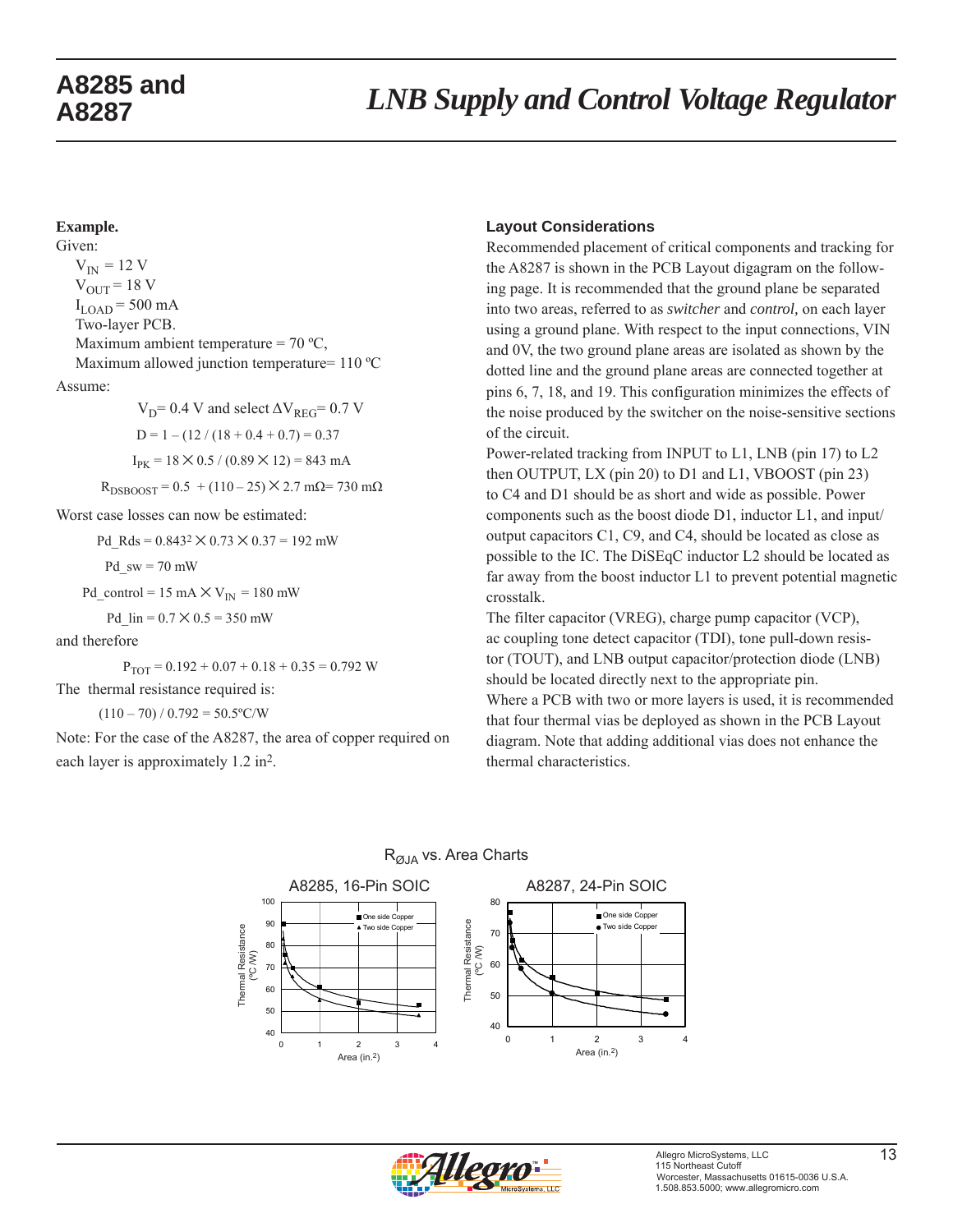### PCB Layout Diagram



Note that to add additional connections, e.g. SCL, SDA, IRQ, VIN, EXTM, ADD, TDO, and TDI, some modifications to the control ground plane will be necessary. Refer to Functional Block diagram for circuit connections.





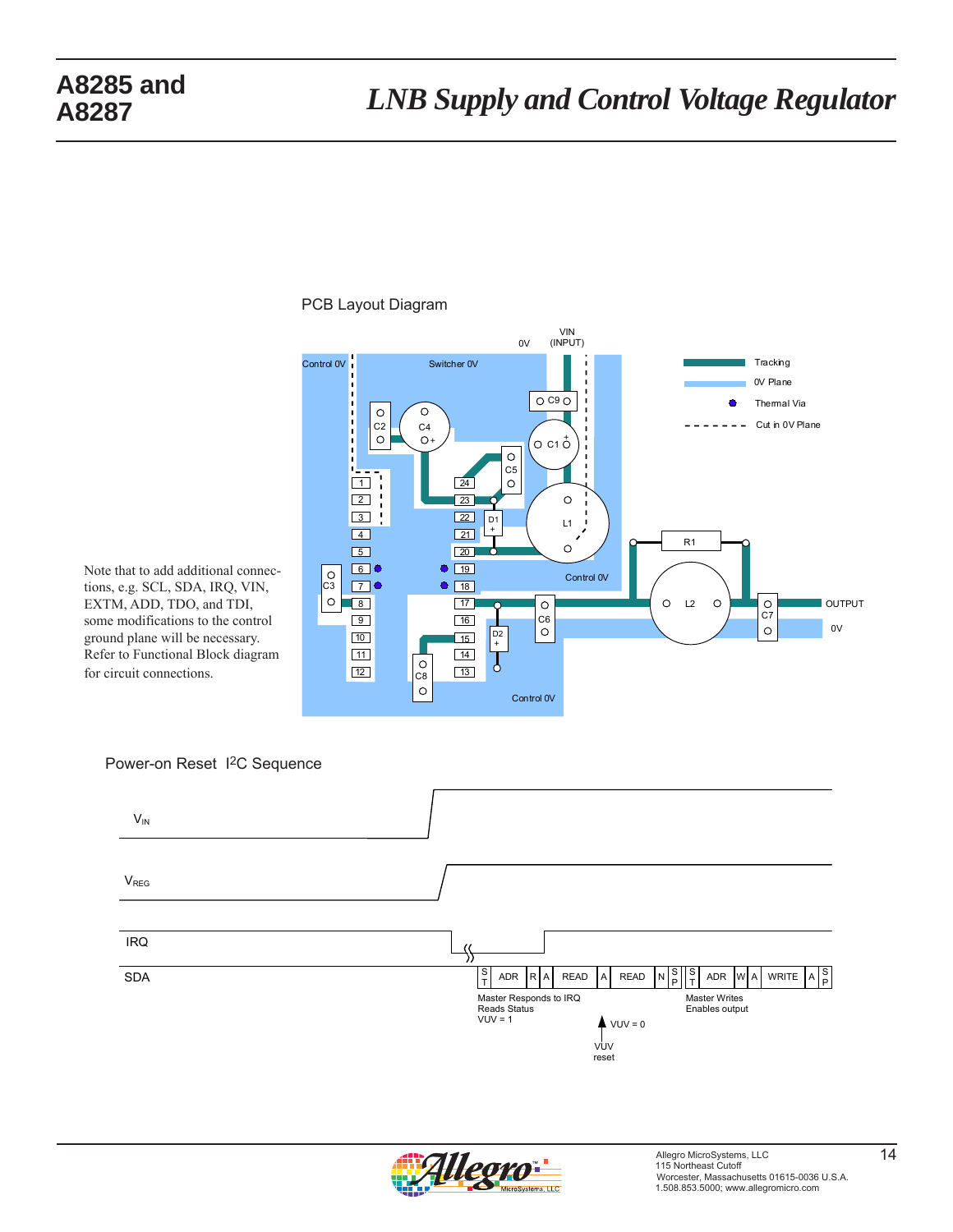Overtemperature and Overcurrent I2C Sequences



Response to Overtemperature fault condition using multiple byte read

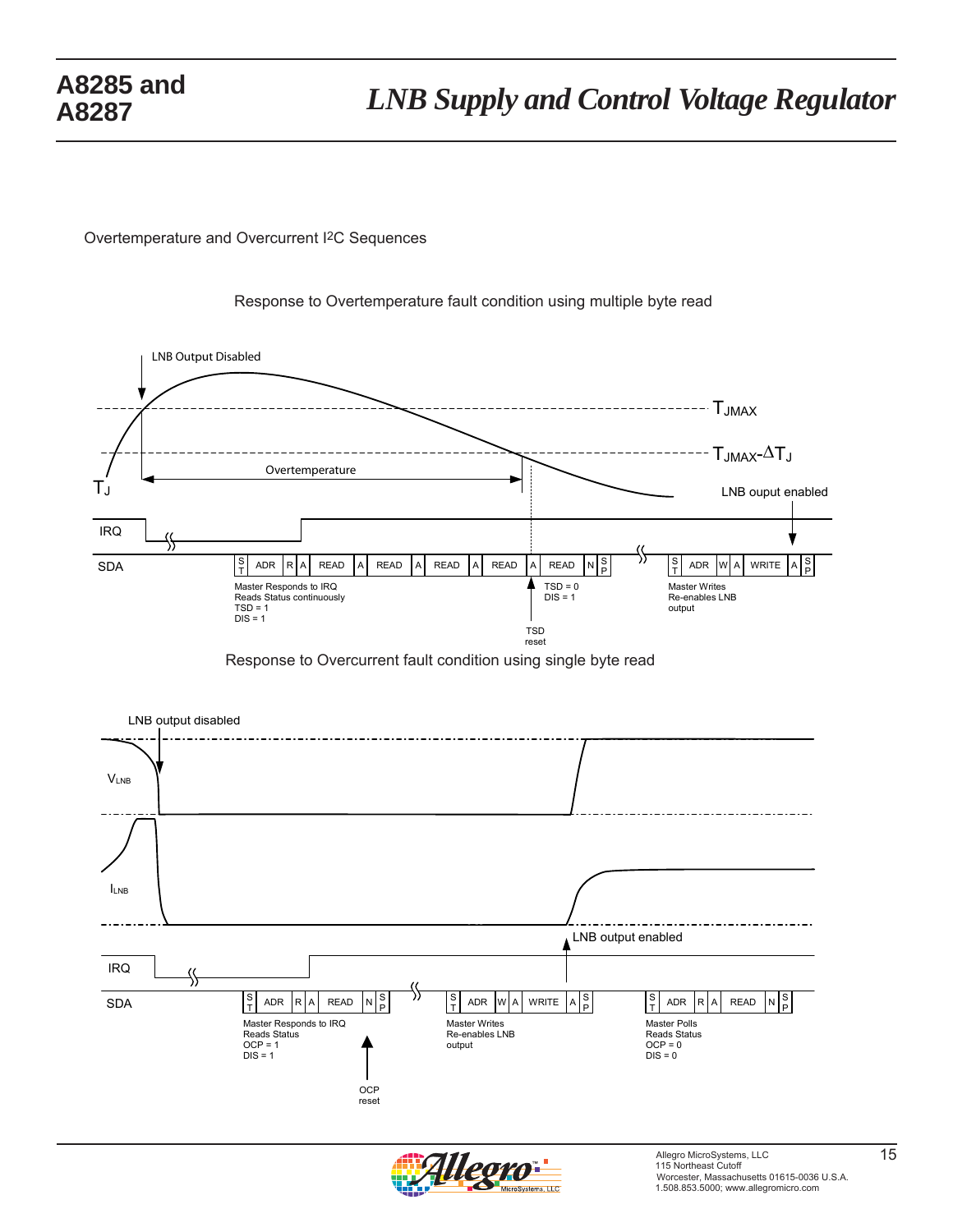#### **Terminal List Table**

| <b>Pin Name</b> | <b>Pin Description</b>                                         | <b>A8287SLB</b><br><b>SOIC-24</b> | <b>A8285SLB</b><br><b>SOIC-16</b> |
|-----------------|----------------------------------------------------------------|-----------------------------------|-----------------------------------|
| <b>SCL</b>      | <sup>2</sup> C Clock Input                                     | 1                                 | 1                                 |
| <b>SDA</b>      | <sup>12</sup> C Data Input/Output                              | $\mathbf{2}$                      | 2                                 |
| <b>IRQ</b>      | Interrupt Request                                              | 3                                 | 3                                 |
| <b>GND</b>      | Ground                                                         | 4,5,6,7                           | 4                                 |
| <b>VREG</b>     | Analog Supply                                                  | 8                                 | 5                                 |
| <b>VIN</b>      | Supply Input Voltage                                           | $9\,$                             | 6                                 |
| <b>EXTM</b>     | <b>External Modulation Input</b>                               | 10                                | $\overline{7}$                    |
| <b>ADD</b>      | <b>Address Select</b>                                          | 11                                | 8                                 |
| <b>TDO</b>      | Tone Detect Out                                                | 12                                |                                   |
| <b>TDI</b>      | Tone Detect Input                                              | 13                                | $\overline{\phantom{a}}$          |
| <b>NC</b>       | No Connection                                                  | 14                                | 9                                 |
| <b>TCAP</b>     | Capacitor for setting the rise and fall time of the LNB output | 15                                | 10                                |
| <b>TOUT</b>     | <b>Tone Generation</b>                                         | 16                                | 11                                |
| <b>LNB</b>      | Output voltage to LNB                                          | 17                                | 12                                |
| <b>GND</b>      | Ground                                                         | 18,19                             | 13                                |
| LX.             | Inductor drive point                                           | 20                                | 14                                |
| <b>GND</b>      | Ground                                                         | 21,22                             | $\overline{\phantom{a}}$          |
| <b>BOOST</b>    | Tracking supply voltage to linear regulator                    | 23                                | 15                                |
| <b>VCP</b>      | Gate supply voltage                                            | 24                                | 16                                |

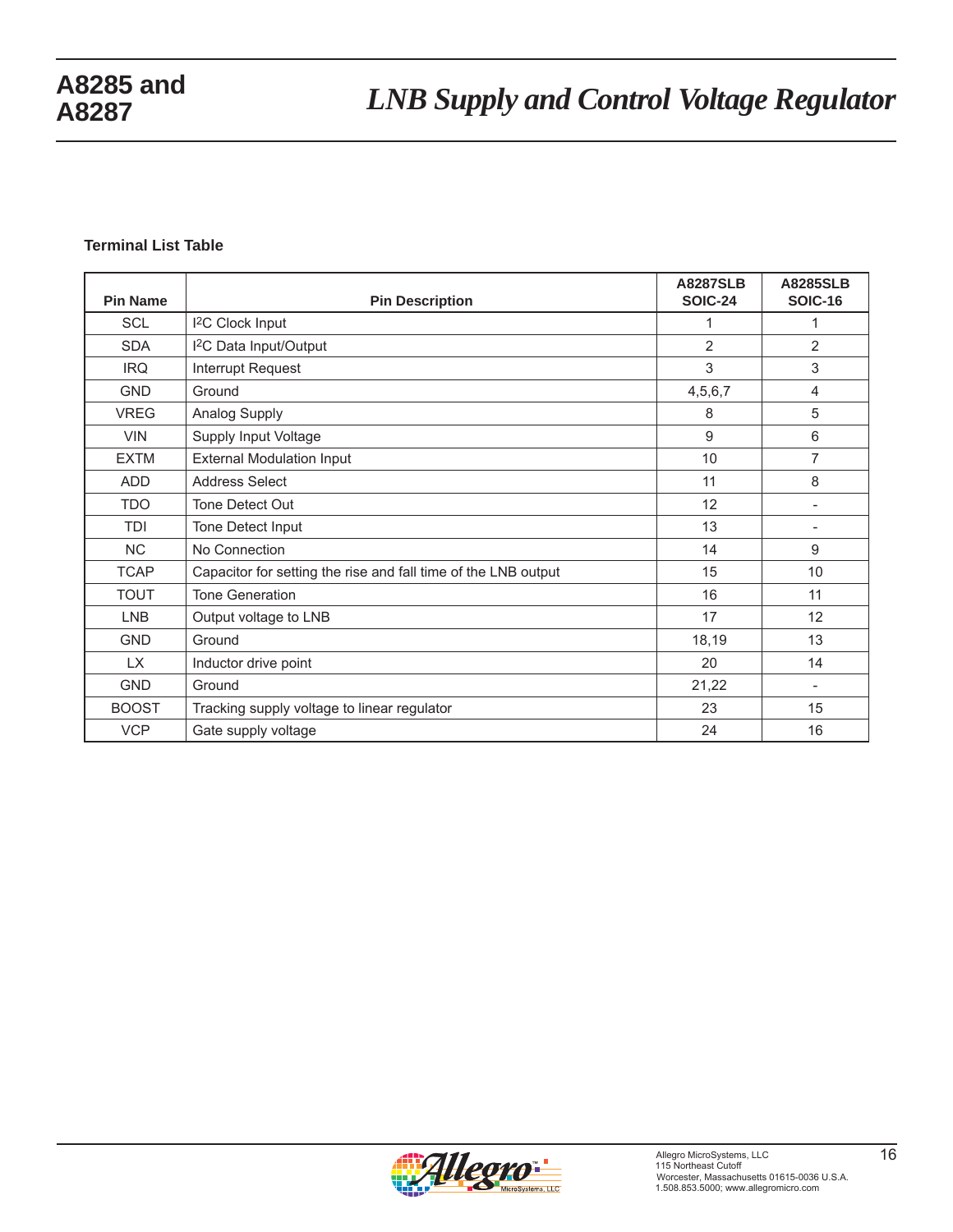

Metric dimensions (mm) in brackets, for reference only Leads 6, 7, 18 and 19 are connected intside the device package.

NOTES:

1. Exact body and lead configuration at vendor's option within limits shown.

2. Lead spacing tolerance is non-cumulative.

3. Supplied in standard sticks/tubes of 49 devices or add "TR" to part number for tape and reel.